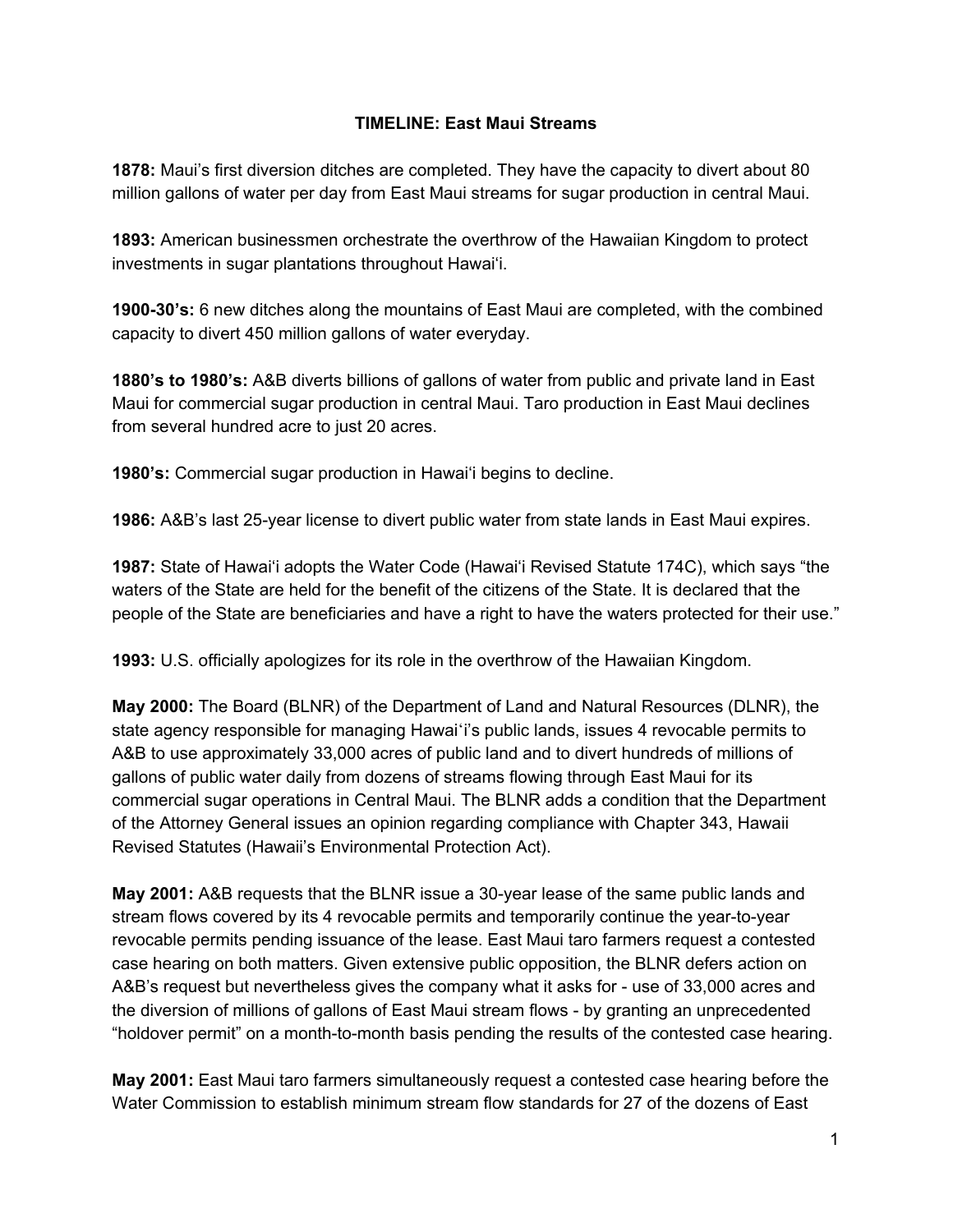Maui streams diverted by A&B and located in the license areas covered by the company's 4 revocable permits and long-term lease application.

**2002:** Before A&B's 4 holdover permits expire, BLNR once again grants a "holdover of the existing revocable permits."

**2003:** BLNR approves A&B's 30-year lease application. East Maui taro farmers appeal the decision to the Circuit Court arguing that BLNR must complete an environmental assessment of the impacts of A&B's stream diversions, including impacts on traditional and customary native Hawaiian rights.

**October 2003:** Judge Hifo rules in favor of the taro farmers and prohibits the BLNR from issuing the 30-year lease to A&B without first conducting an environmental assessment of the impacts of the company's proposed use of public lands and water. Taro farmers demand BLNR immediately restore some water to give them temporary relief from depleted streams.

**2004-2005:** The U.S Geological Survey conducts stream studies to establish the minimum amount of water that should be in each of the 27 petitioned streams.

**2005-2013:** BLNR annually renews revocable permits for A&B to continue the historic diversion of hundreds of millions of gallons of water from public land in East Maui for less than a penny per gallon and without conducting any environmental impact analysis. On average, A&B diverts more water from East Maui streams than is consumed by the entire island of O'ahu (160 million gallons of water daily)

**2007:** BLNR grants interim relief to taro farmers by ordering A&B to restore just 6 million gallons of water to only one of the 27 streams. BLNR also directs DLNR "to take all administrative steps necessary to . . . prepare an EA in accordance with HRS Chapter 343" concluding that "[a]ll parties now concede that an EA (and potentially an environmental impact statement ('EIS') must be prepared".

**2008:** Water Commission rules that an additional 4.5 million gallons of water per day (MGD) should be restored among 8 streams in East Maui.

**2009:** Taro farmers file legal action to enforce BLNR's 2007 order to restore water.

**May 2010:** Water Commission sets minimum flow standards for some streams thereby restoring some seasonal stream flows. Taro farmers challenge the minimum stream flow standards for 12 of the 27 streams as insufficient by requesting a contested case.

**October 2010:** Water Commission denies the taro farmers' request for a contested case hearing.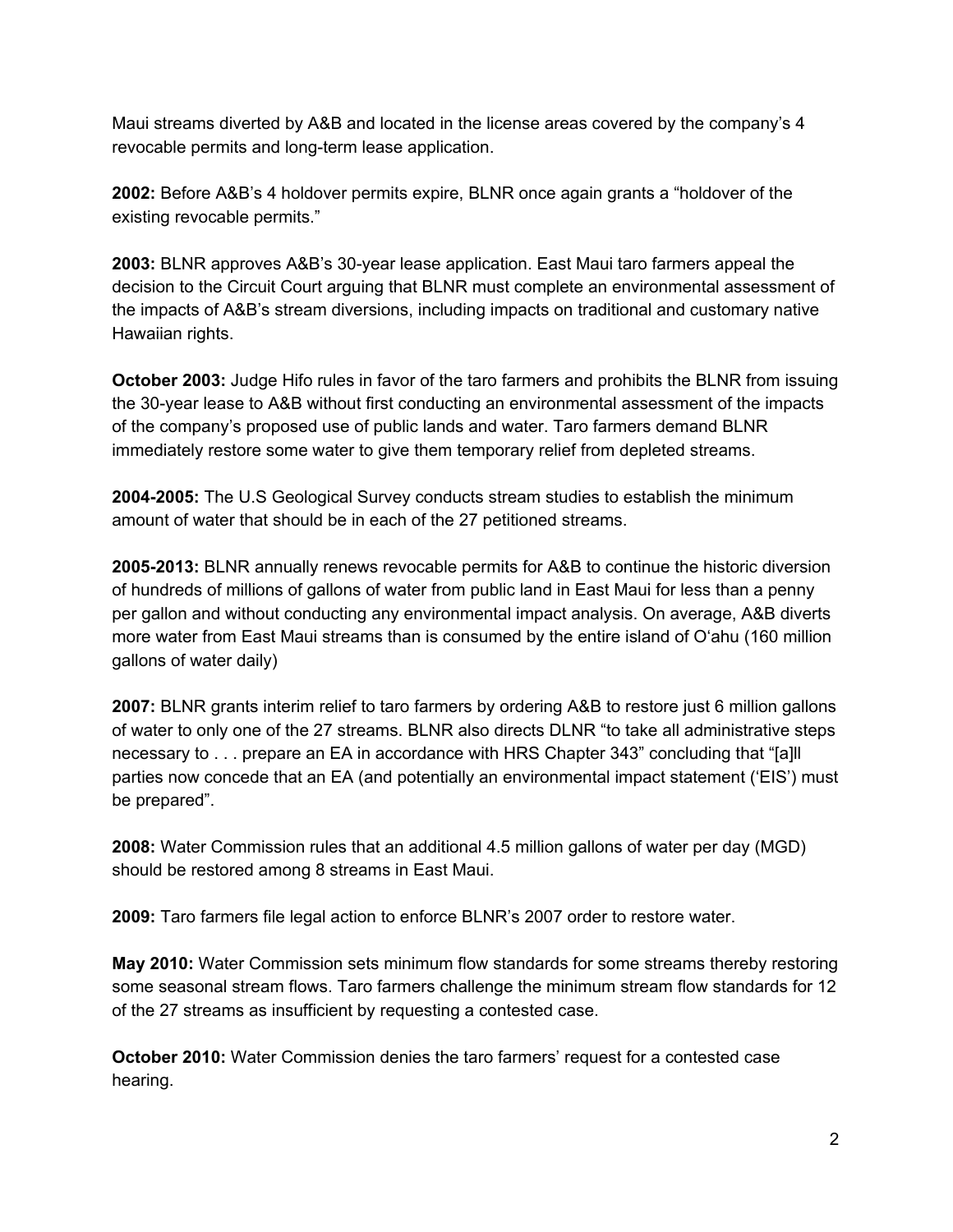**2012:** Taro farmers petition BLNR to restart the contested case hearing process on A&B's 2001 long-term lease application. BLNR does not act on the taro farmers' request.

**November 2012:** The Intermediate Court of Appeals rules the taro farmers have a right to a contested case before the Water Commission on the stream flow standards established in 2010.

**2014:** Taro farmers appeal to the Circuit Court to compel the BLNR to act on their 2012 request to restart the contested case process on A&B's 2001 long-term lease application.

**December 2014:** BLNR again approves 4 revocable permits for A&B to access 33,000 acres of public land and divert hundreds of millions of gallons of water daily, as they had been doing for years. A&B confirms 30,000 acres of agricultural land are cultivated in sugar and irrigated with public water diverted from East Maui, of which 17,000 acres can be irrigated with A&B's private wells. The taro farmers appealed the BLNR's approval of A&B's revocable permits to the Circuit Court.

**2015:** Water Commission finally convenes the contested case hearing on minimum flow standards for the 27 East Maui streams petitioned for in 2001.

**December 2015:** BLNR approves A&B's 4 revocable permits for access to public lands and water on a "hold over basis."

**January 6, 2016:** A&B announces they will close their last sugar plantation (30,000 acres in central Maui operated by HC&S) by the end of 2016.

**January 8, 2016:** Judge Nishimura ruled that state law does not authorize BLNR to "hold over" A&B's revocable permits for more than a dozen-plus years because that does not meet the common sense definition of "temporary."

**January 15, 2016:** Dr. Lawrence Miike, hearing officer in the contested case, recommends restoring a total of 18 MGD among the 27 petitioned East Maui streams, and finds that A&B can irrigate 17,000 acres of its Central Maui fields with 83 MGD pumped from its own private wells.

**January 2016:** A&B helps legislators draft HB2501, authorizing BLNR to issue revocable permits on a "hold over basis" for long-term lease applicants. As initially drafted, the hold over status would last until the "process is completed" - a clear attempt to continue this authority indefinitely without undertaking or completing an environmental analysis of the impact of diverting most of the water from East Maui streams.

**January - May 2016:** Over 2,500 people submit testimony and sign petitions urging legislators to vote down HB2501. After 5 hearings, the bill is amended to mitigate some of the risks to natural resources and cultural practices.